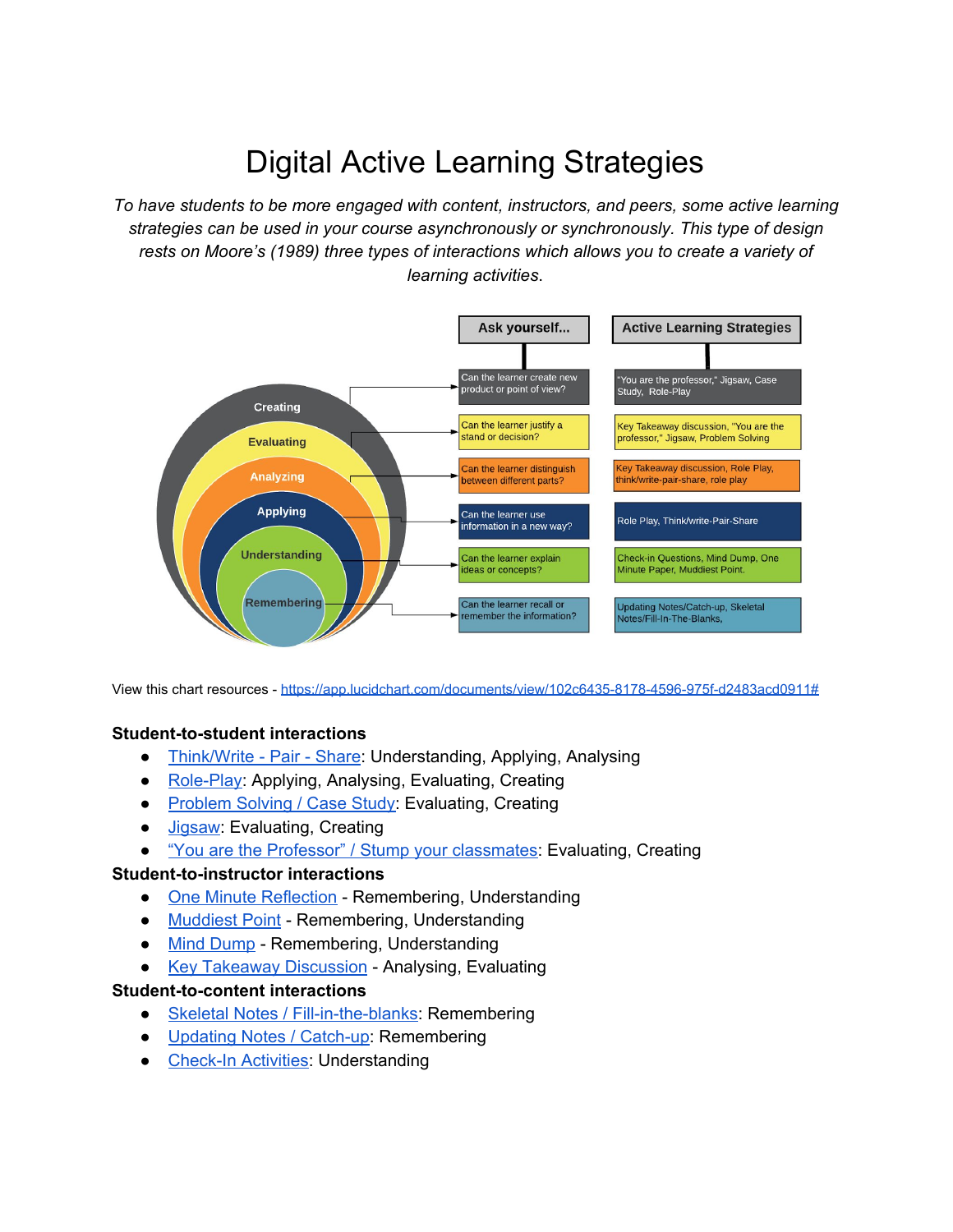**[References and Helpful Tools](#page-7-1)** 888 Large Class 8-8 Small Class

### Student-to-Student interactions

#### <span id="page-1-0"></span>**ABA 1. Think/Write- Pair - Share (TPS)**

What is it?

TPS is a collaborative active learning strategy where students either solve or discuss an assigned topic(s). This helps students to think or write individually first and encourage them to share ideas with classmates. This activity maximizes participation, focuses attention and engages students in comprehending the topic.

How is it done remotely?

**LIVE** Synchronous:

- Prompt and pause during live lecture for students to think or write
- Use breakout rooms to allow small groups to share their thoughts

**Asynchronous:** 

- Use discussion boards to provide a prompt for students to think about.
- Use the "students must post a reply before seeing others' responses" option

## <span id="page-1-1"></span>**2. Role-Play**

### What is it?

Ask students to "act out" a position or argument in groups using Zoom breakout rooms or another collaborative space, to get a better idea of the concepts and theories being discussed. Role-playing exercises can range from the simple to the complex (e.g., skeptic, community member, scientist, historical figure, etc.).

### How is it done remotely?



Synchronous:

● Use Zoom breakout rooms, smaller classes can role play in the main room.

**Asynchronous:** 

- Use the discussion board to post the prompt for the role play
- Students can respond with a video recording or voice recording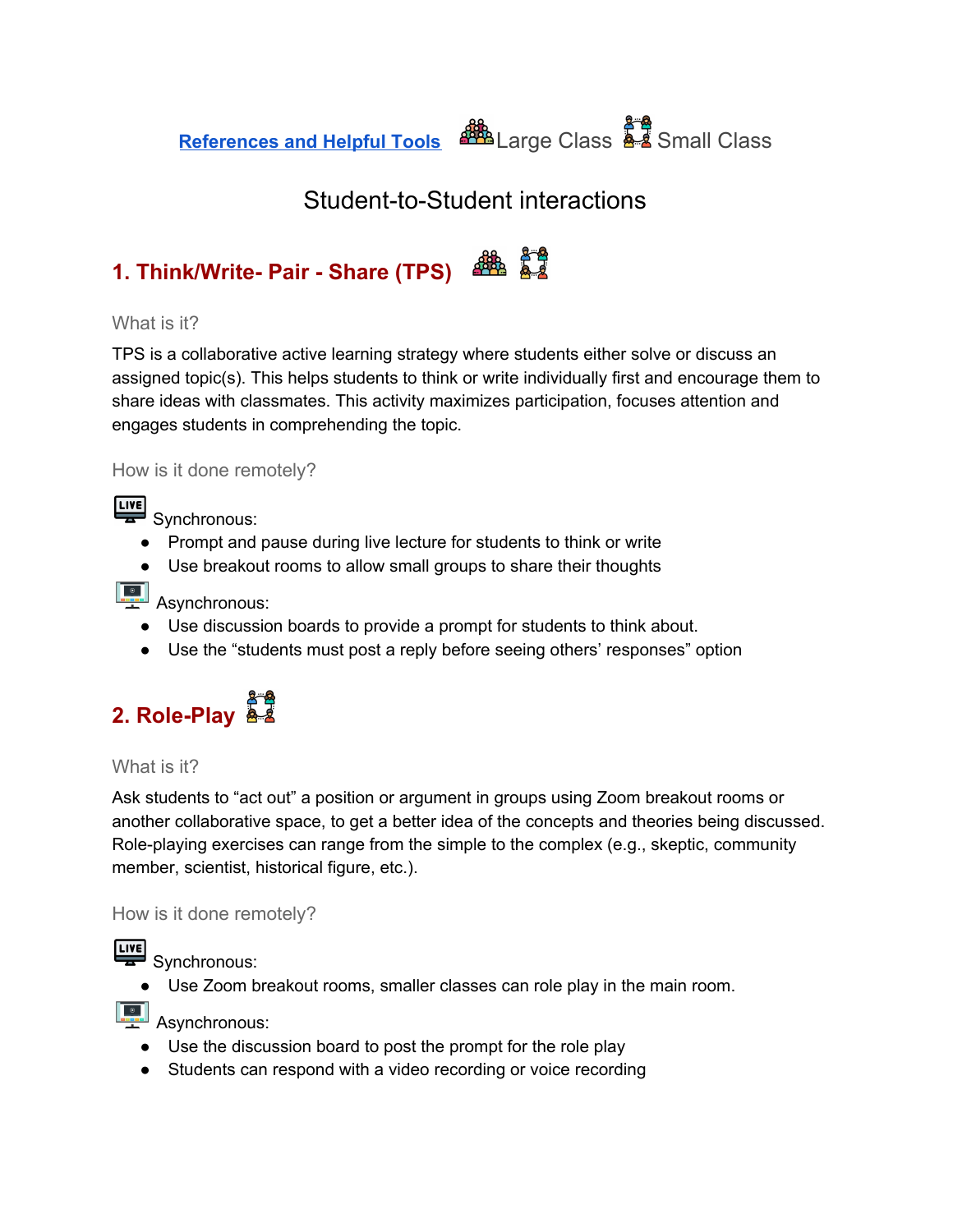# <span id="page-2-0"></span>**3. Problem Solving / Case Study**

#### What is it?

This activity is similar to TPS however instead of a topic to discuss, you will give them a problem or case study to solve together first and debrief the answers as a class. It's important to provide a challenging question (not an easy one!) and give them a proper time to come up with the solution(s). This can be used as a competition activity where a group that comes up with the best solution(s) or answer first will get some sort of reward (extra points, extra time for next test, etc.)

How is it done remotely?



EIVE Synchronous:

● Students can present their process using Zoom - allow them to share their screen

### **Level** Asynchronous:

- Use the discussion boards to create a public space for students to share their process
- Create weekly assignments around real-life scenarios there are lots of resources for digital case studies and problem sets!

# <span id="page-2-1"></span>**4. Jigsaw**

### What is it?

Divide the class into small groups each of which is assigned a different task. Each group completes their task. Then, new groups are formed, each consisting of one member from each of the original groups (so all group members in the new group have completed a different task). Students then take turns presenting their work to the rest of the group. In this exercise each student is an "expert" in one task and exposed to all other tasks. This activity is to help students to develop effective ways to teach a topic to other classmates. Just as a jigsaw, each classmate's part is important to complete and have the full understanding about the topic. To learn more about Jigsaw activity and 10 easy steps to [implement](https://www.jigsaw.org/#steps) it in your [class.](https://www.jigsaw.org/#steps)

How is it done remotely?



**LIVE** Synchronous:

- Students work in groups in breakout rooms
- Groups report back to the whole group as the "jigsaw" is pieced together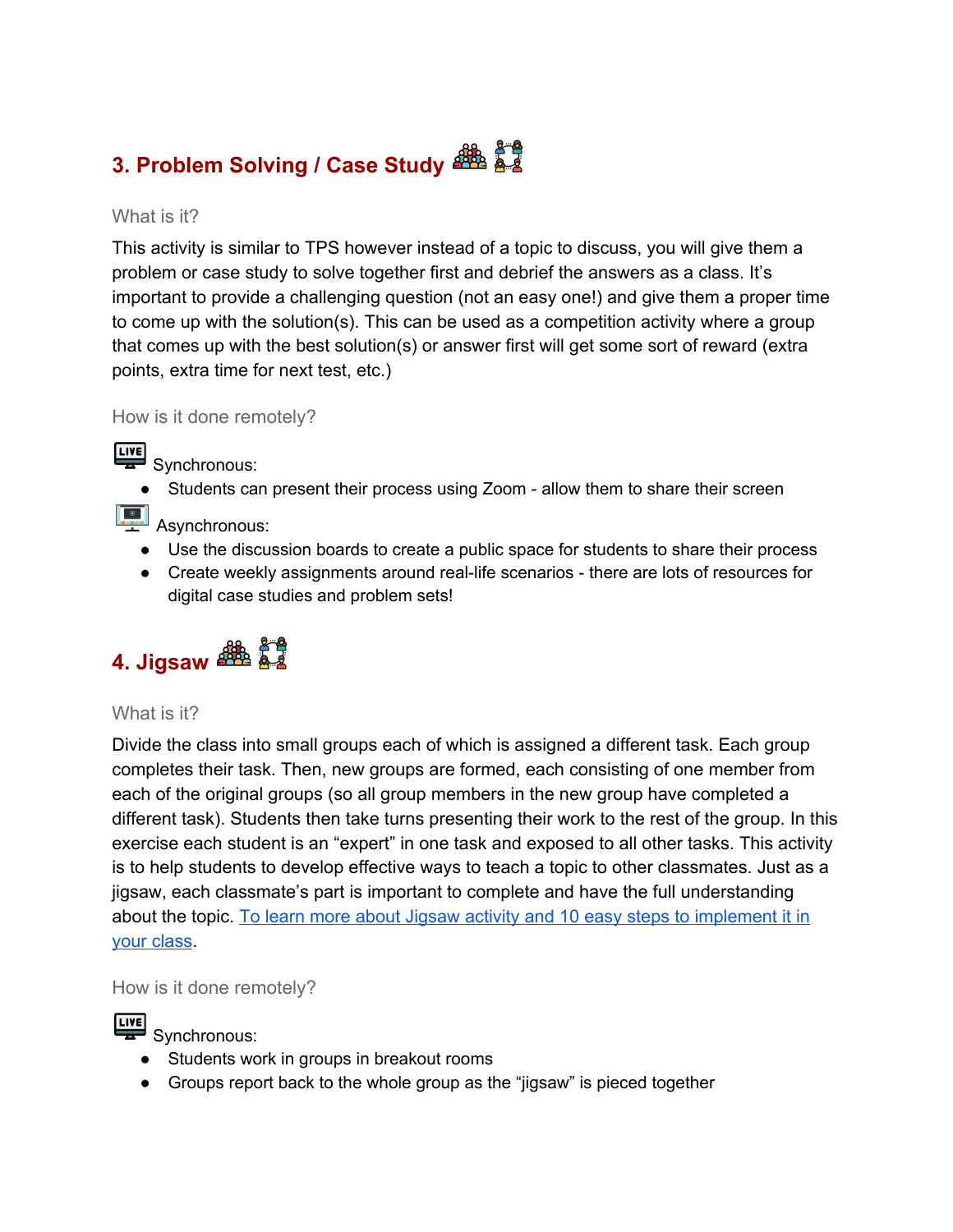

**Asynchronous:** 

- Groups work together in group pages or collaborations
- Groups share their final product in the class discussion board where the Jigsaw is pieced together.
- Instructor summarizes the big picture through documentation or video overview

# <span id="page-3-0"></span>**5. "You are the professor" aka Stump your classmates**

### What is it?

After the lecture topic, pause and ask students/group to come up with one or two questions based on what they just learned. Questions must be challenging (enough to stump their classmates). Each group will pose their questions to class. Collect the questions (they might be used as possible exam questions or to check students' comprehension).

#### How is it done remotely?

**LIVE** Synchronous:

- Students submit their questions during or at the end of live lecture via Google Doc
- Groups meet to discuss in breakout rooms
- Collect responses through surveys or quizzes in Canvas or other tool
- 
- **Asynchronous:** 
	- Students participate in asynchronous lecture
	- Groups work together in discussion boards or group pages
	- Students submit responses in surveys or quizzes in Canvas or other tool

Student-to-Instructor interactions

## <span id="page-3-1"></span>**6. One-Minute Reflection / Quick Write Reflection**

#### What is it?

After a topic has been presented, pause one minute for the student to reflect on what they've just learned. It will be helpful to give some guided questions (sample guided questions) that are addressing learning outcomes of the topic(s) for students to reflect. Although this strategy is called One minute reflection, it doesn't have to be only one minute! This strategy is meant to be a quick pause to help students to process their learning.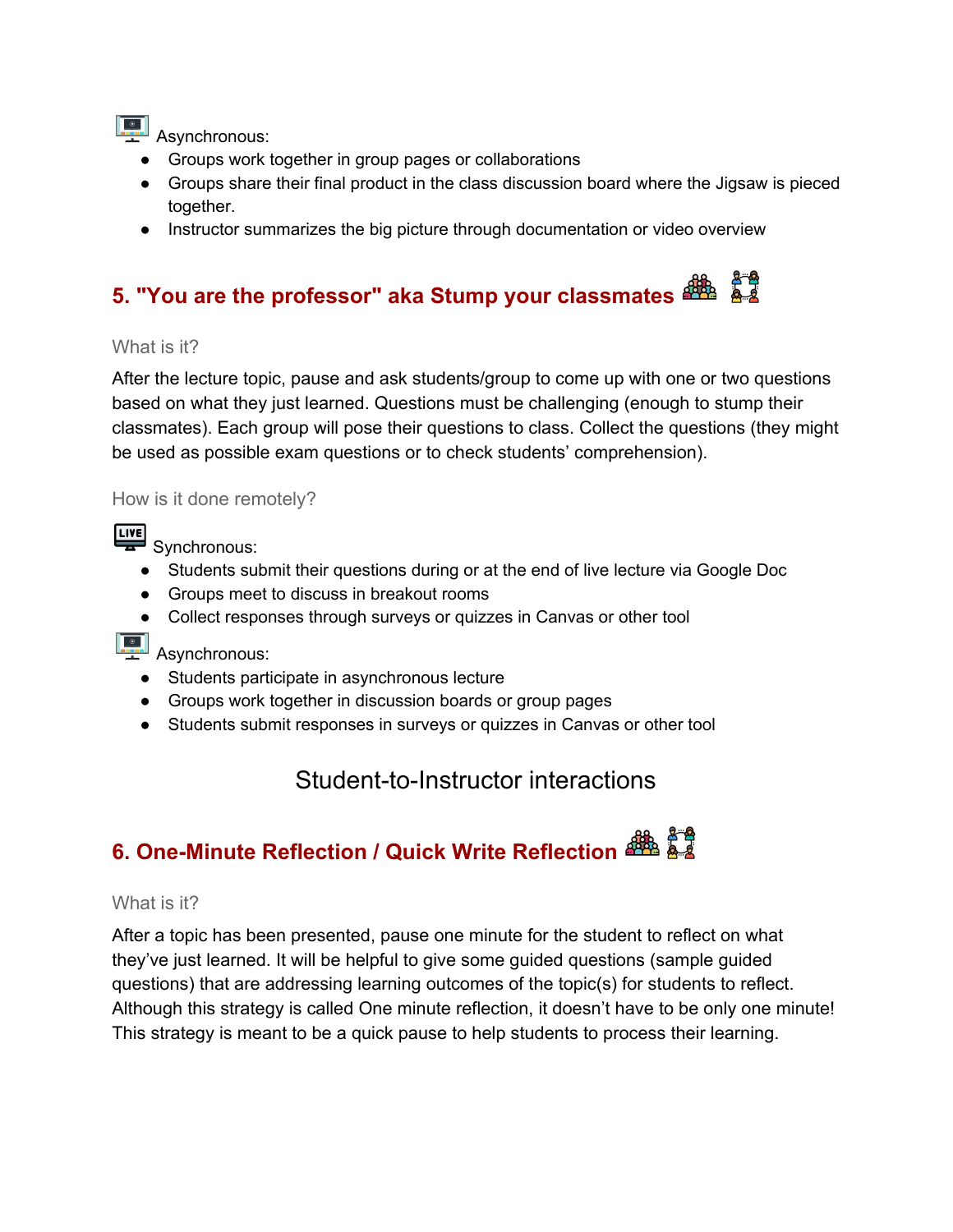How is it done remotely?



**LIVE** Synchronous:

- Students are prompted to write reflection during or at the end of live lecture
- Collect responses through online assignment or quiz/survey
- 
- **Asynchronous:** 
	- Students are prompted to write reflection during or after asynchronous lecture
	- Collect responses through online assignment or quiz/survey (possibly timed quiz)

### <span id="page-4-0"></span>**7. Muddiest Point**

### What is it?

This reflection strategy is to help students to express the confusing/unclear part of the topic(s). This strategy helps you better assess student learning and helps students reflect on their learning process.

How is it done remotely?

**LIVE** Synchronous:

- Students are prompted to write response during or at the end of live lecture
- Collect responses through online assignment or quiz/survey
- 
- **Asynchronous:** 
	- Students are prompted to write responses during or after asynchronous lecture
	- Collect responses through online assignment or quiz/survey

## <span id="page-4-1"></span>**8. Mind Dump**

### What is it?

This activity is to help students to recall their learning from the previous classes. It's most effective to do this activity in the beginning of the class, before you start introducing a new topic. Take a few minutes for students to write down everything they remember from the previous module/week. This can be an individual, group or entire class activity where Google doc can come in handy.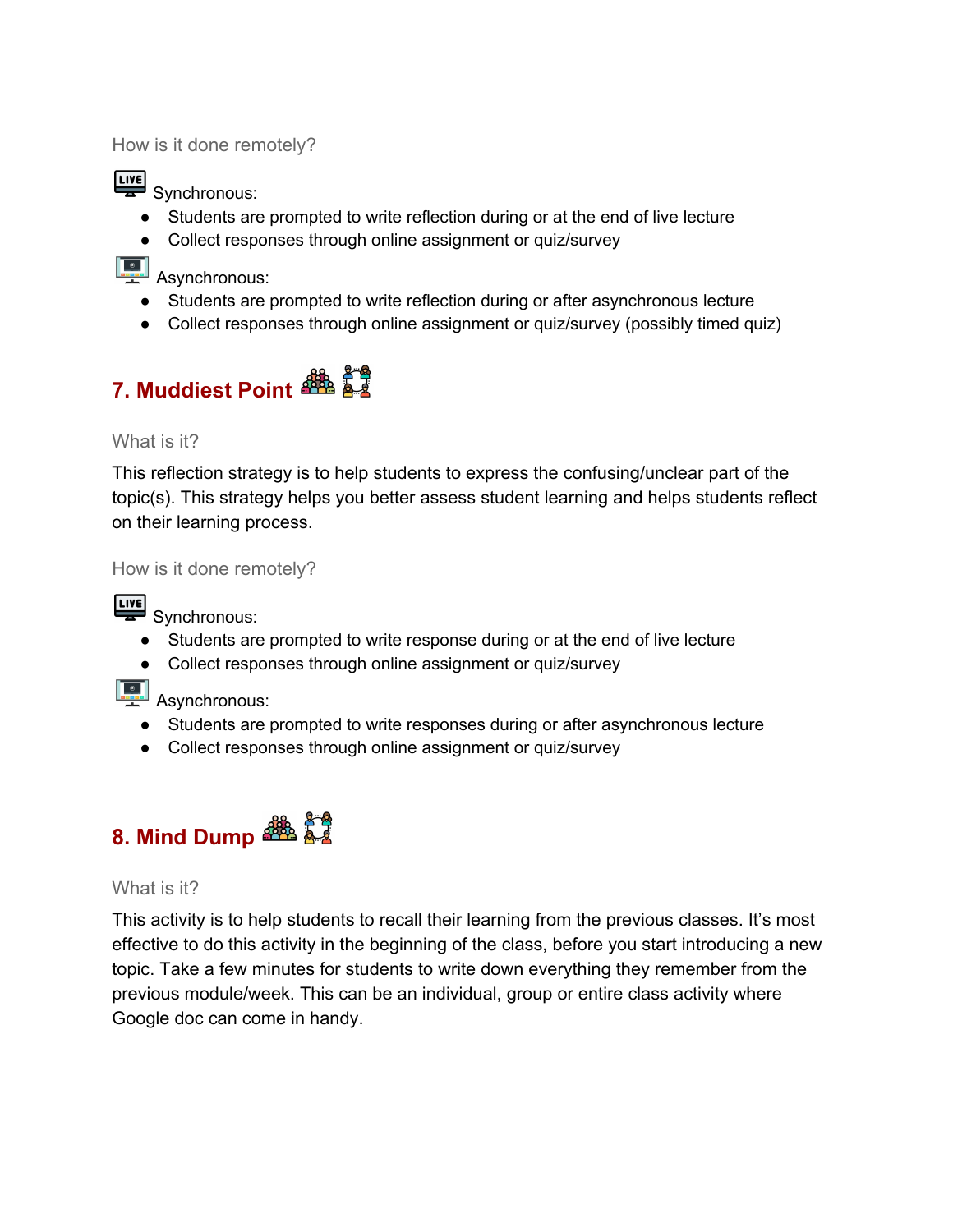How is it done remotely?



**LIVE** Synchronous:

- Allow students a few minutes at the beginning where they "mind dump" in a digital space
- This can be done privately (as a self-reflective exercise) or shared with the class or just the instructor through Google Doc or OneNote

**Asynchronous:** 

- Post a check-in or participation only quiz that prompts students to "mind dump" at the beginning of a unit
- This can be done privately (as a self-reflective exercise) or shared with the class or just the instructor through Google Doc or OneNote

# <span id="page-5-0"></span>**9. Key Takeaway Discussion**

### What is it?

Have students post one key takeaway from the topic that was learned today or module/week. This can include a highlight, ah-ha! moment, a challenge, a problem/solution, a relationship with other content, a pattern etc so that students can reflect on their learning, learn from and connect with their peers. After all students post, instructor close the forum and summarize the findings or revisit some topics to transition better to next topic/module/week

### How is it done remotely?

EIVE Synchronous:

● At the end of the live lecture, prompt students to share their key takeaway through Canvas survey, Google forms, etc.

### **Asynchronous:**

- Post this as a discussion board at the end of a module/unit
- Make sure to check the option "Users must post before seeing replies"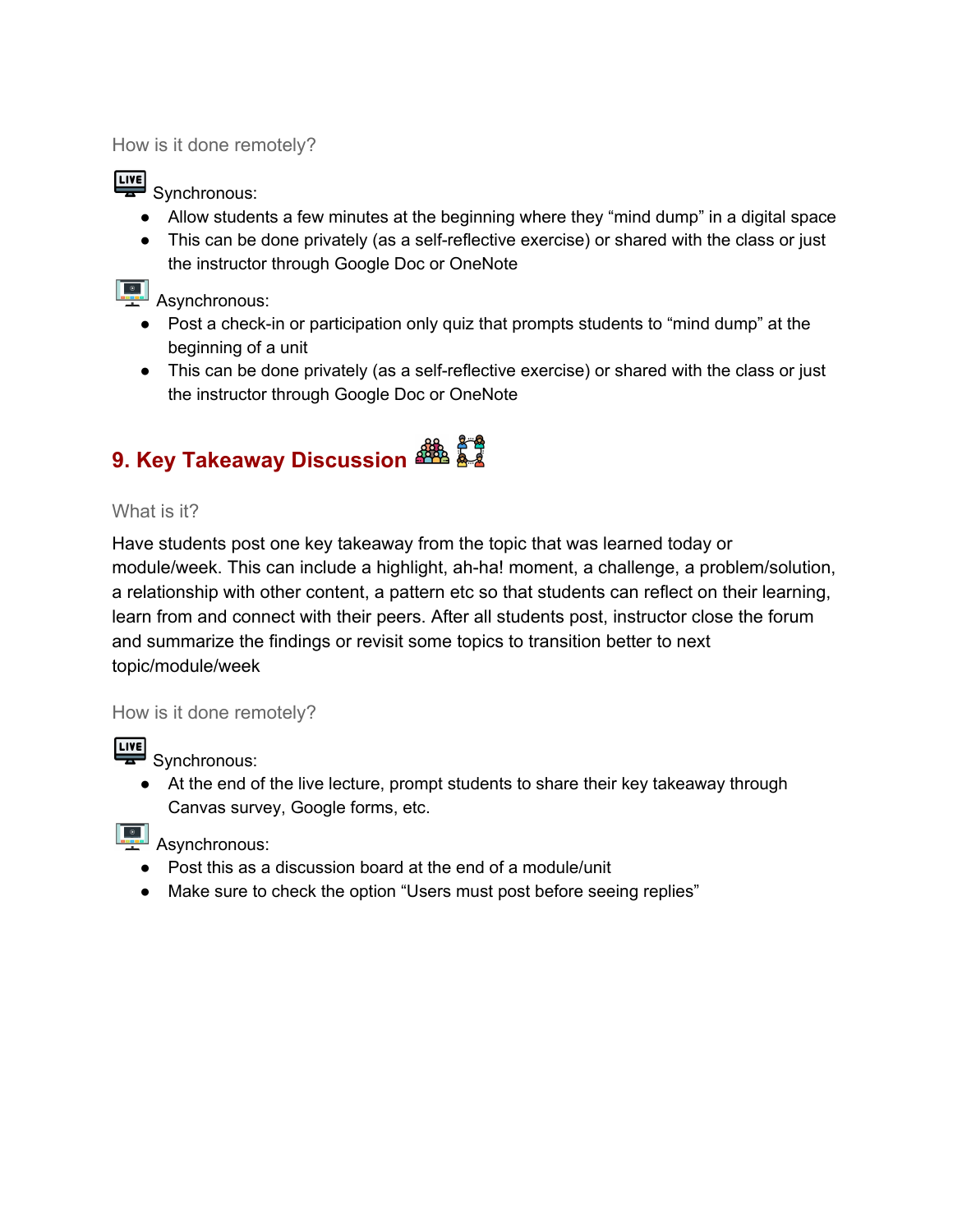### Student-to-Content interactions

## <span id="page-6-0"></span>**10. Skeletal Notes/Fill-in-the-blanks**

#### What is it?

This activity is one of the simple ways to engage students while they are participating in your lecture. Provide a set of incomplete lecture notes or PowerPoint slides with some of the parts missing for students to use while they are participating in the lecture. It is effective to choose the key words or key concepts to be blanked out for students to fill in.

How is it done remotely?

**LIVE** Synchronous:

- Provide the lecture notes prior to live lecture so students can open it before joining
- Display incomplete PowerPoint slides throughout the live lecture

**Asynchronous:** 

● Provide the incomplete notes or slides for students to complete along with the video recordings or readings

# <span id="page-6-1"></span>**11. Updating Notes/Catch-up**

### What is it?

After a topic lecture is done, 2-3 mins to allow students to gather their notes and organize their thoughts before advancing on to the next content segment. This can be expanded to a short breakout room to share their notes with each other and ask any clarifying questions for a few minutes.

How is it done remotely?

LIVE Synchronous:

- Pause after sections of the lecture to allow time for students to update their notes
- Use breakout rooms to allow students to share notes and update each other

**Asynchronous:** 

- Post shorter lecture videos or pause during recordings to allow students to make notes
- Use group/class notebooks so students can share notes